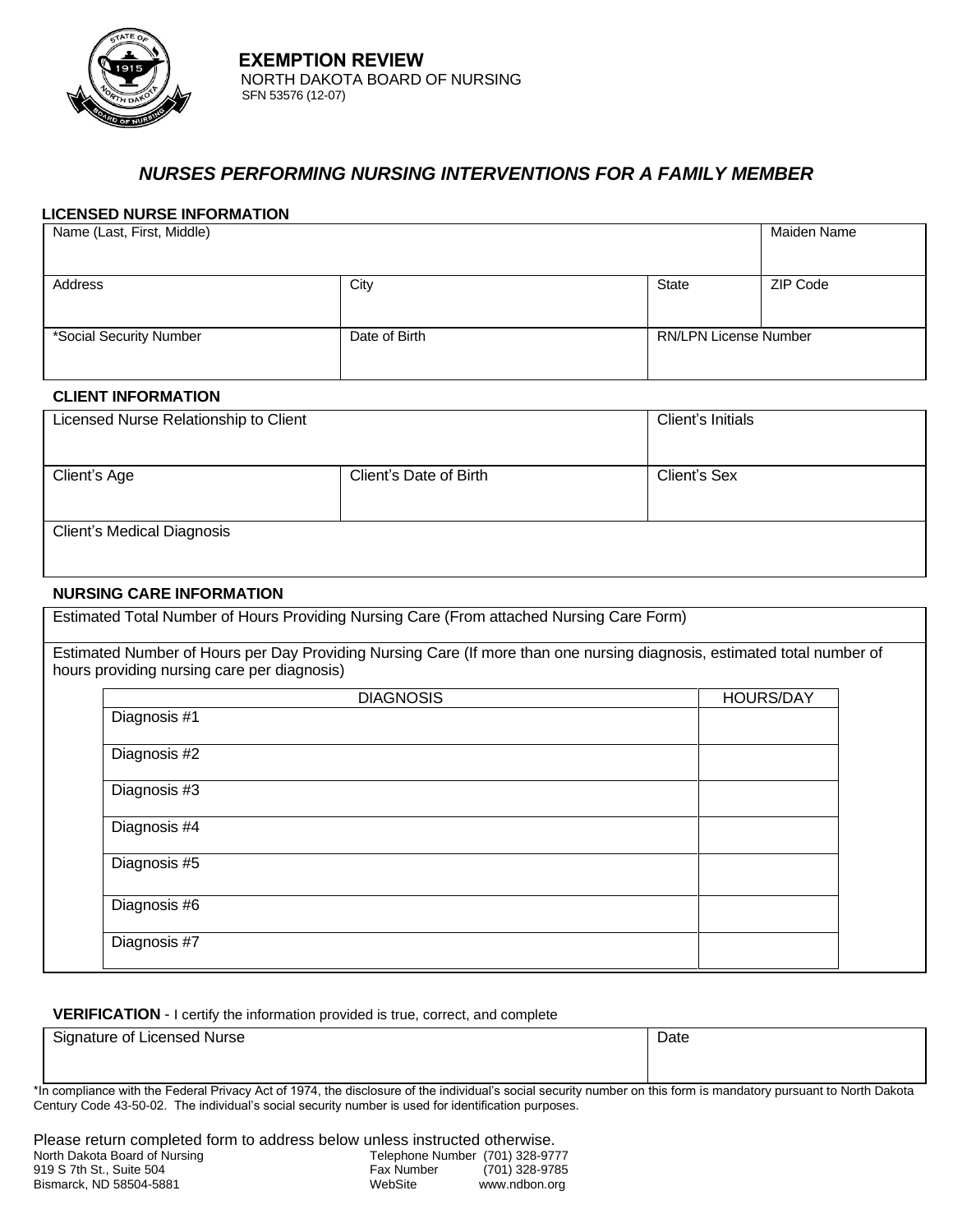Page 2 SFN 53576 (12-07)

# **NURSING PLAN OF CARE FORM**

**PHOTOCOPY AS NEEDED**

| <b>ASSESSMENT/NURSING DIAGNOSIS</b>                                                                              | <b>PLANNING</b>                                | <b>INTERVENTIONS</b>                                                                           | <b>EVALUATION</b>                                     |
|------------------------------------------------------------------------------------------------------------------|------------------------------------------------|------------------------------------------------------------------------------------------------|-------------------------------------------------------|
| Subjective Data<br>Objective Data<br><b>Analysis</b><br>(NANDA Nsg Dx)<br>(Actual or At Risk<br>Health Problems) | Client - Centered<br><b>Behavioral Outcome</b> | What cares (including<br>teaching and discharge<br>planning needs) will the<br>nurse complete? | Subjective Data<br>Objective Data<br>Analysis<br>Plan |
|                                                                                                                  |                                                |                                                                                                |                                                       |
|                                                                                                                  |                                                |                                                                                                |                                                       |
| <b>Nursing Diagnosis:</b>                                                                                        |                                                |                                                                                                |                                                       |
|                                                                                                                  |                                                |                                                                                                |                                                       |
|                                                                                                                  |                                                |                                                                                                |                                                       |